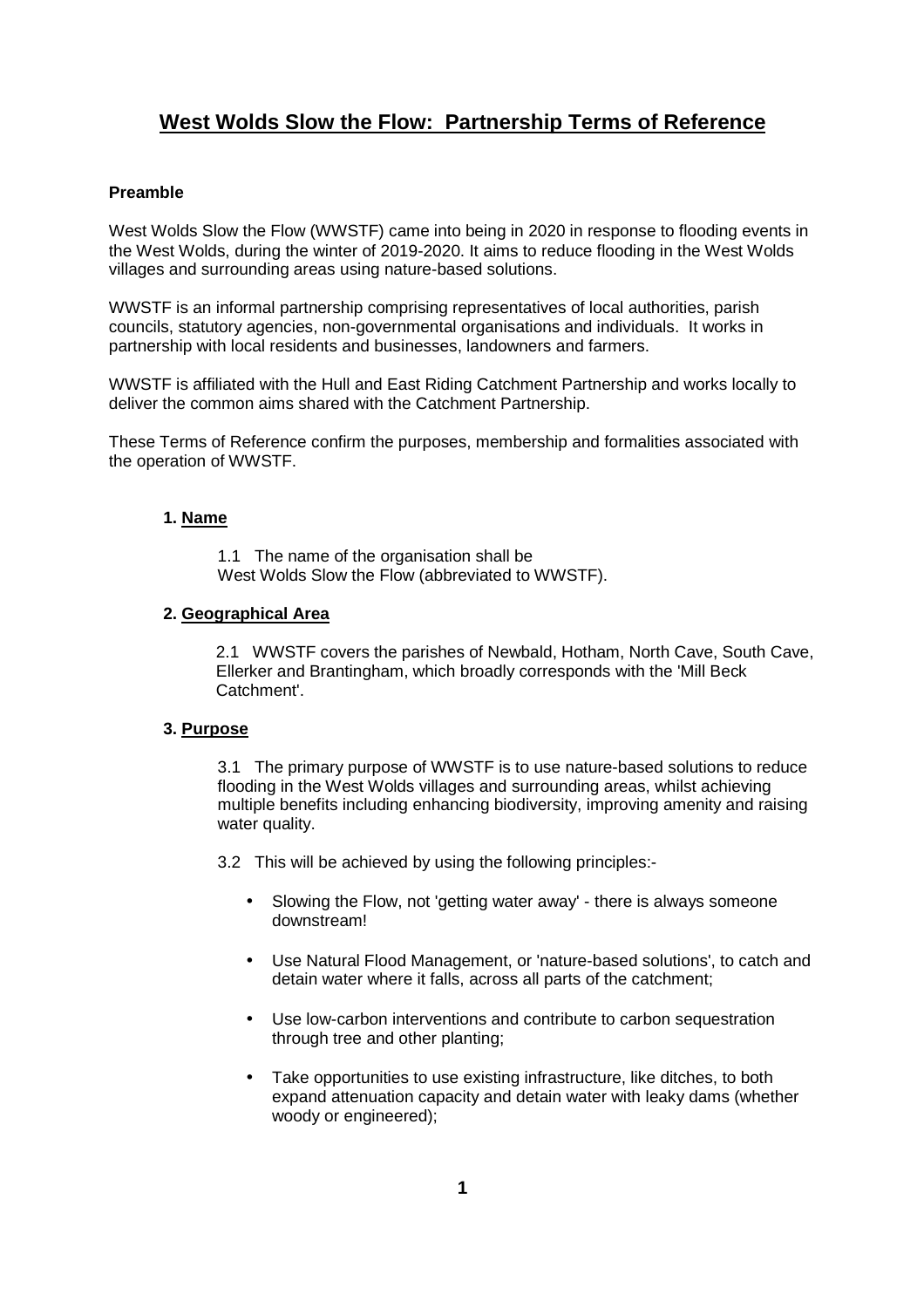- Intercept, detain and direct flow paths;
- Create controlled flow paths around groupings of property;
- Reduce surface water surcharge of combined or foul sewers;
- Implement the common aims we share with the Hull and East Riding Catchment Partnership:
	- o Promote and develop sustainable drainage systems, including community engagement;
	- o Restore habitats and links to natural river processes;
	- o Tackle diffuse pollution from urban and agricultural sources.
- 3.3 The functions of WWSTF shall be to:-
	- Agree core values and priorities;
	- Guide and steer the actions of the partners to implement the above principles;
	- Receive proposals for projects from partners;
	- Oversee the production of an annual action plan;
	- Seek strategic funding for the annual action plan;
	- Secure and encourage widespread representation;
	- Elect a Chairperson and Vice-Chairperson;
	- Adopt new member organisations or individuals into 'West Wolds Slow the Flow';
	- Own and protect the 'West Wolds Slow the Flow' brand;
	- Use the collective skills of the members in creative partnership;
	- Maximise communication through website, social media and traditional media;
	- Further develop and share our GIS data, to explain local flooding issues, the ways in which watercourses interact and potential solutions;
	- Carry out design workshops with residents, farmers, landowners and key partners to create sustainable flood management and environmental improvements;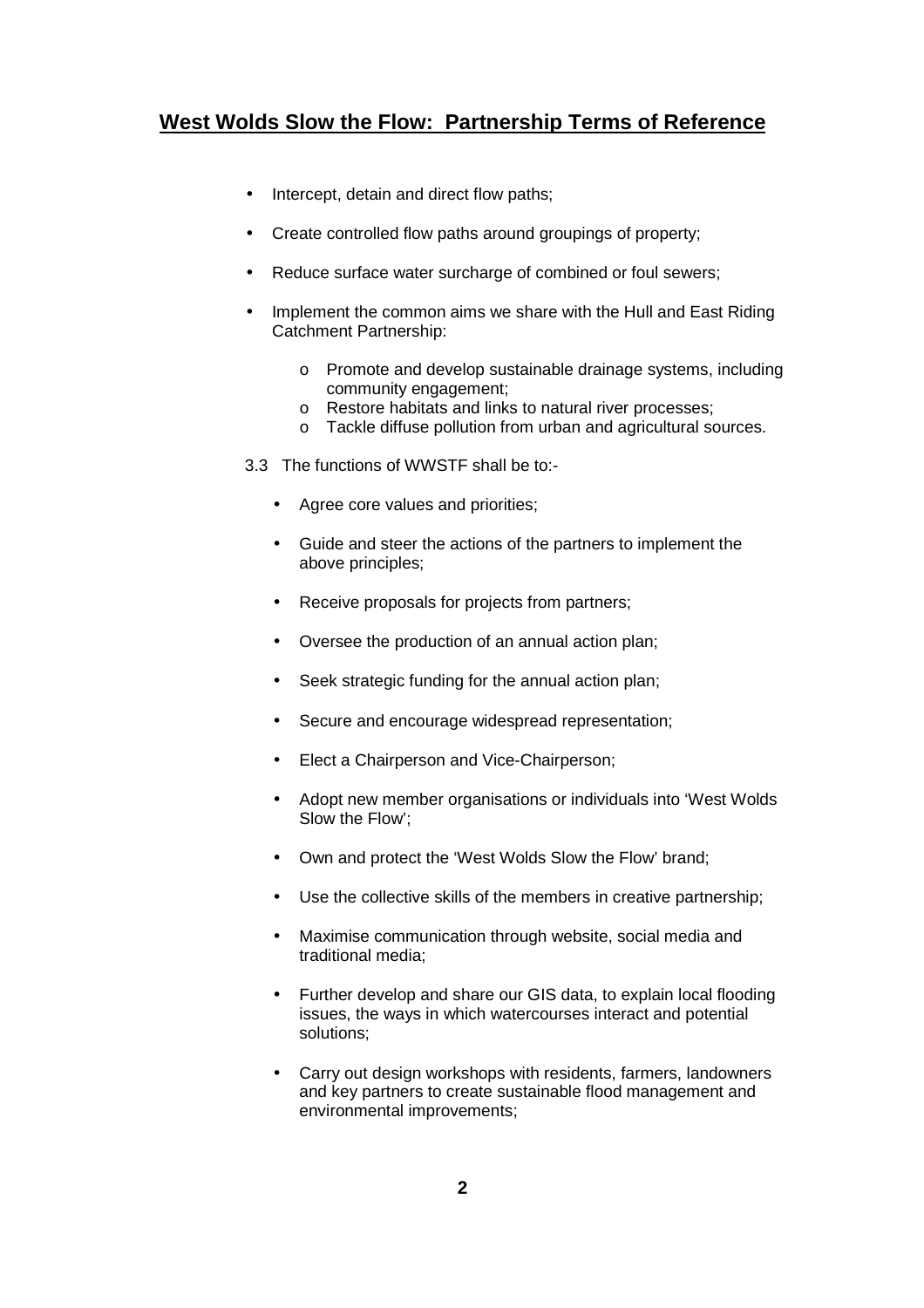- Implement a range of community engagement projects, for example in monitoring rainfall and river flows, which will help us to understand the factors of flooding and warn us of future events;
- Encourage and establish community responsibility to assist the authorities, for example by monitoring the state of ditches, watercourses and flow control points, in an organised fashion;
- Deliver the projects by:
	- o Creating prioritised project listings, and reviewing funding or possible community activities;
	- o Obtaining permits / approvals, e.g. Planning, Highway, EA watercourse;
	- o Working with partners on delivery by or with them.

## **4. Membership**

4.1 Membership of WWSTF shall be sought from all relevant organisations and individuals. Members of WWSTF shall attend as representatives of their organisation, group or area, and shall seek consensus in delivering the aims.

4.2 Core membership is by representatives from:

- East Riding of Yorkshire Council (Flood Risk),
- East Riding Ward Councillors,
- Environment Agency,
- Yorkshire Water,
- the following Parish Councils:
	- o Newbald,
	- o Hotham,
	- o North Cave,
	- o South Cave,
	- o Ellerker,
	- o Brantingham.
- The Chair and Vice Chair are drawn from members of the local community.

4.3 The above core membership constitutes a Steering Group for **WWSTF.** 

4.4 It shall be the aim of WWSTF to secure a balanced representation from all communities and parishes within the catchment and from agencies and organisations which can help to further the aims of WWSTF.

4.5 WWSTF shall invite representatives to be members of the Partnership, as appropriate, and for an unlimited period of time.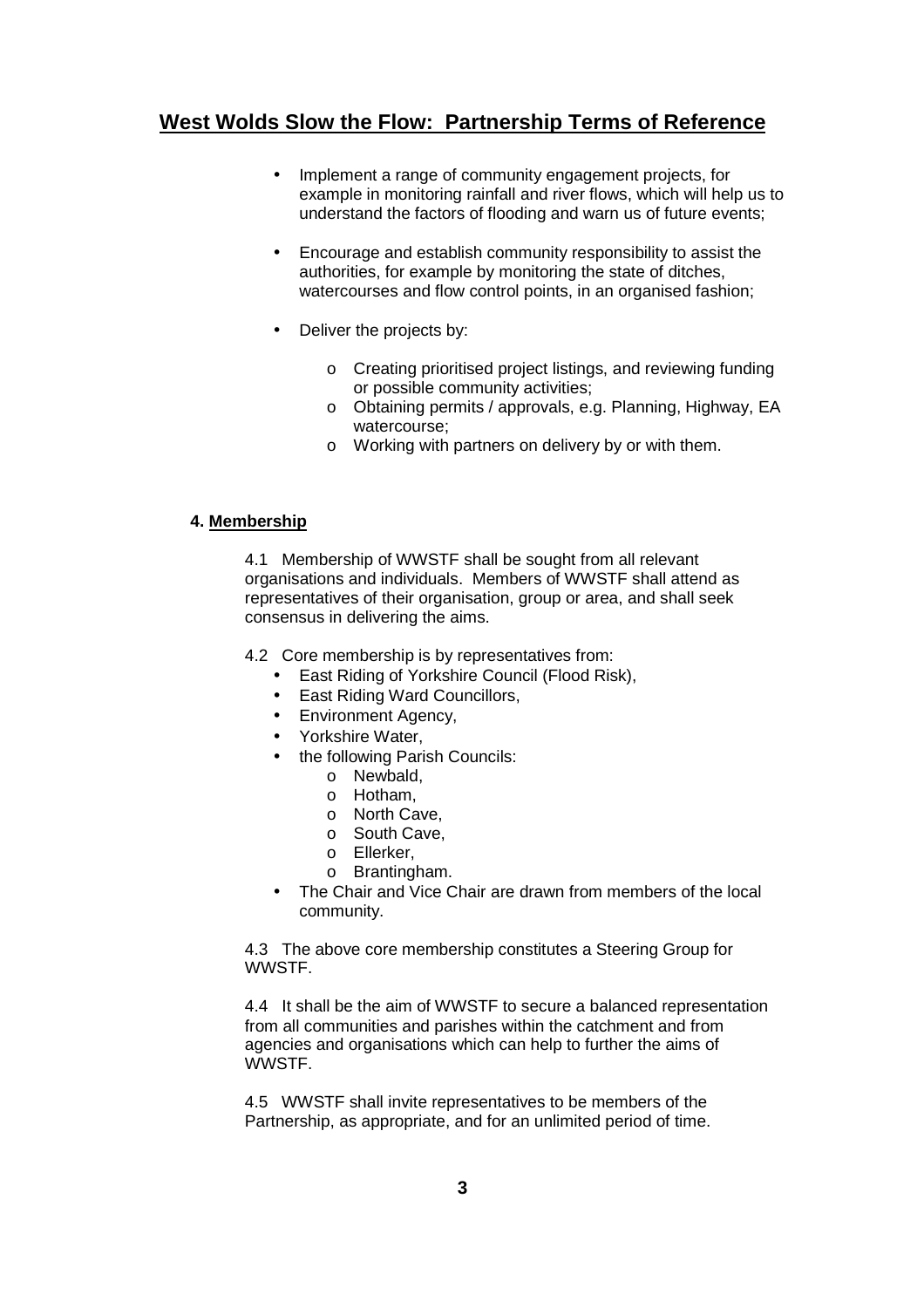4.6 Current members of WWSTF may nominate other organisations/individuals to become new members. Other organisations/individuals may also apply to become members of WWSTF. In either case appointment to WWSTF will be conditional upon the organisation/individual endorsing the objects of WWSTF and operating within the geographical area covered by the Partnership, or being directly linked to it.

4.7 The number of representatives from each constituent organisation of WWSTF shall be determined by existing WWSTF members.

4.8 Members present at Forum meetings will be responsible for reporting the issues discussed to their respective organisations, and ensuring that the projects and activities of their respective organisations are reported to the Forum meetings.

4.9 All members should work in a spirit of mutual trust and communication. Conflicts of interest should be made known as they arise during debates.

### **5. WWSTF Steering Group Meetings & Procedures**

5.1 The WWSTF Steering Group shall meet no less than four times a year and meetings shall take place at locations to be agreed, or virtually. Extraordinary meetings of WWSTF may be called by the Chair, or in his/her absence, the Vice-Chair, if required.

5.2 Should a formal vote be required on any issue, this shall be determined by a simple majority vote on the basis of one vote per organisation or individual. In the event of a tie, the Chair of the meeting shall have an additional casting vote.

5.3 No business shall be transacted by WWSTF unless a quorum is present. A quorum shall be no less than 6 members of the WWSTF entitled to vote upon the business to be conducted at any meeting.

#### **6. Officers**

6.1 WWSTF shall have the following officers/members: -

• **Chair**. One nominated elected member shall Chair WWSTF. There shall be no restrictions on period/term of office, but alternative nominations for the role may be put forward and voted on at any meeting of WWSTF. In circumstances where there are no such nominated representatives available to undertake the role, nominations shall be sought from within WWSTF and the Chair shall be elected by means of a secret ballot on a simple majority basis.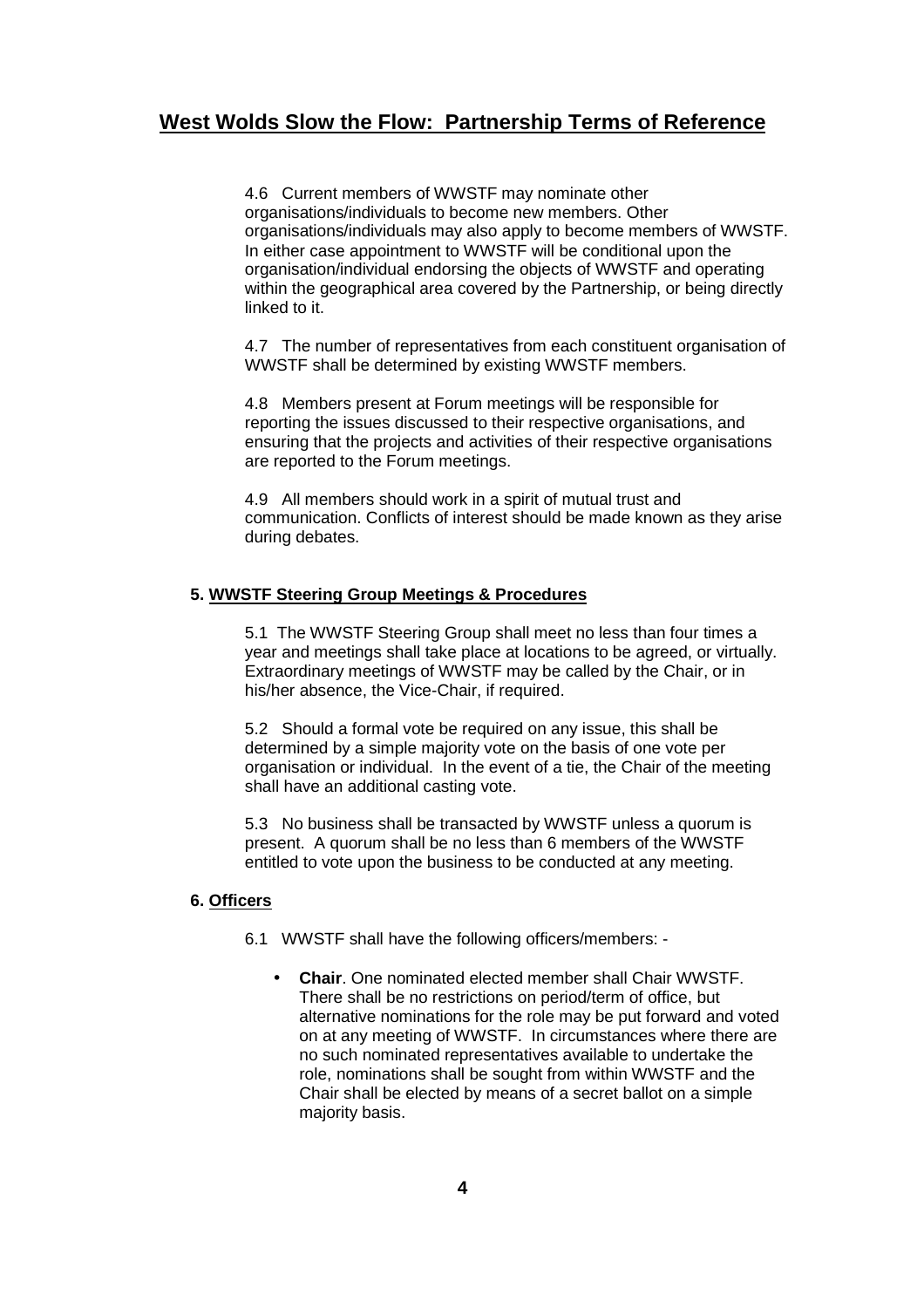- **Vice-Chair**. One nominated elected member shall undertake the role of Vice-Chair WWSTF. There shall be no restrictions on period/term of office, but alternative nominations for the role may be put forward and voted on at any meeting of WWSTF. In circumstances where there are no such nominated representatives available to undertake the role, nominations shall be sought from within WWSTF and the Vice-Chair shall be elected by means of a secret ballot on a simple majority basis. Ideally, the Vice-Chair will be from a different parish than the Chair, to minimise bias towards any one area.
- **WWSTF Members**: Membership of WWSTF shall be limited to those community groups, local authorities, national and regional agencies, voluntary and environmental NGOs, businesses and key individuals with a commitment to the aims and functions outlined in paragraph 3.1 and 3.2. New members shall be coopted on an informal invitation basis. There shall be no maximum or minimum length of terms of office for WWSTF members.
- 6.2 The duties of these officers shall be to:
	- (a) **Chair**.
		- Lead and effectively manage the business of WWSTF meetings and provide clear direction and focus in all such meetings.
		- Promote effective decision-making and constructive debate during meetings.
		- Ensure that any sub-committees or working groups of WWSTF are properly chaired, structured and run in accordance with agreed Terms of Reference.
		- Uphold and promote the aims and objectives of WWSTF and its Terms of Reference, and to interpret the Terms of Reference whenever necessary.
		- Be forward thinking and pro-active in establishing the future direction of WWSTF business.
		- Deploy a casting vote in the event of tied voting.
		- Take urgent action in between meetings in the best interests of WWSTF.
		- Endeavour to attend all meetings.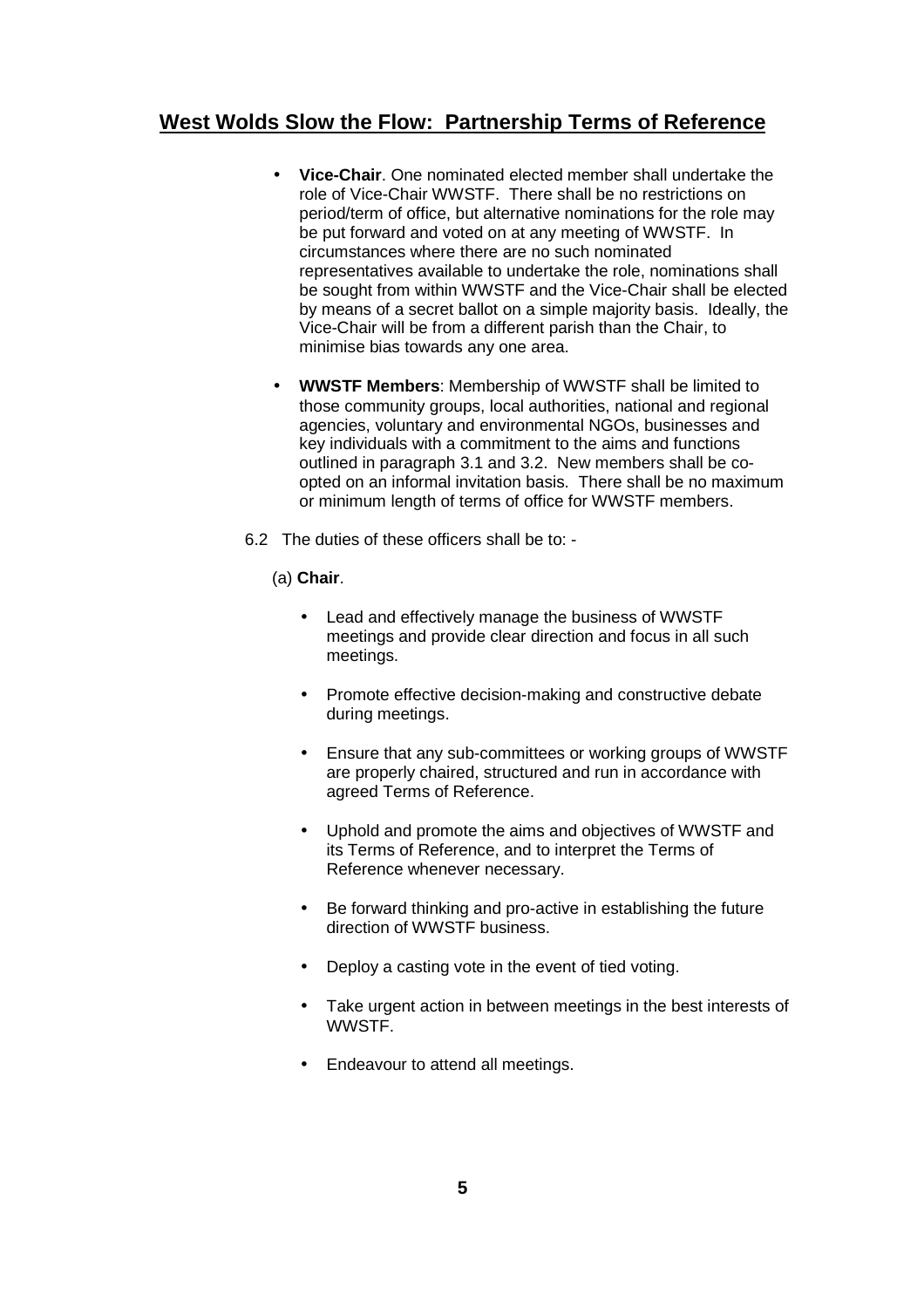## (b) **Vice-Chair**.

- Deputise fully in the absence of the Chair.
- Share and support the general activities of the Chair, as outlined in paragraph 6.2(a).
- Work actively with the Chair to coordinate the work of WWSTF and any sub-committees or working groups.
- Uphold and promote the aims and objectives of WWSTF and its Terms of Reference.
- Endeavour to attend all meetings.

## (c) **Steering Group members**:

- Work actively with the Chair and Vice Chair to support the work of WWSTF and any sub-committees or working groups.
- Uphold and promote the aims and objectives of WWSTF, and its Terms of Reference.
- Endeavour to attend all meetings.

## **7. Financial Arrangements**

7.1 WWSTF shall continue to seek core funding from its core partners (Yorkshire Water, Environment Agency, East Riding Council), from other groups, bodies and organisations within WWSTF and from those which join in the future. Funding for specific or generic projects shall be sought from landowners, developers, companies, external funding bodies and other organisations and groups through contributions, legal agreements, planning conditions and grant applications. Opportunities to obtain funding from other suitable sources shall also be explored.

7.2 Contributions to the running of WWSTF shall be drawn (where this is feasible) from the individual projects undertaken by WWSTF at a rate of no more than 15% of the total of the project fund. Any funds raised from such contributions shall be used to manage the activities of WWSTF and to develop new projects. Any surplus monies shall be used to fund or expand ongoing projects, as necessary.

7.3 In some cases, a suitable and agreed 'accountable body' may need to be appointed to support this process.